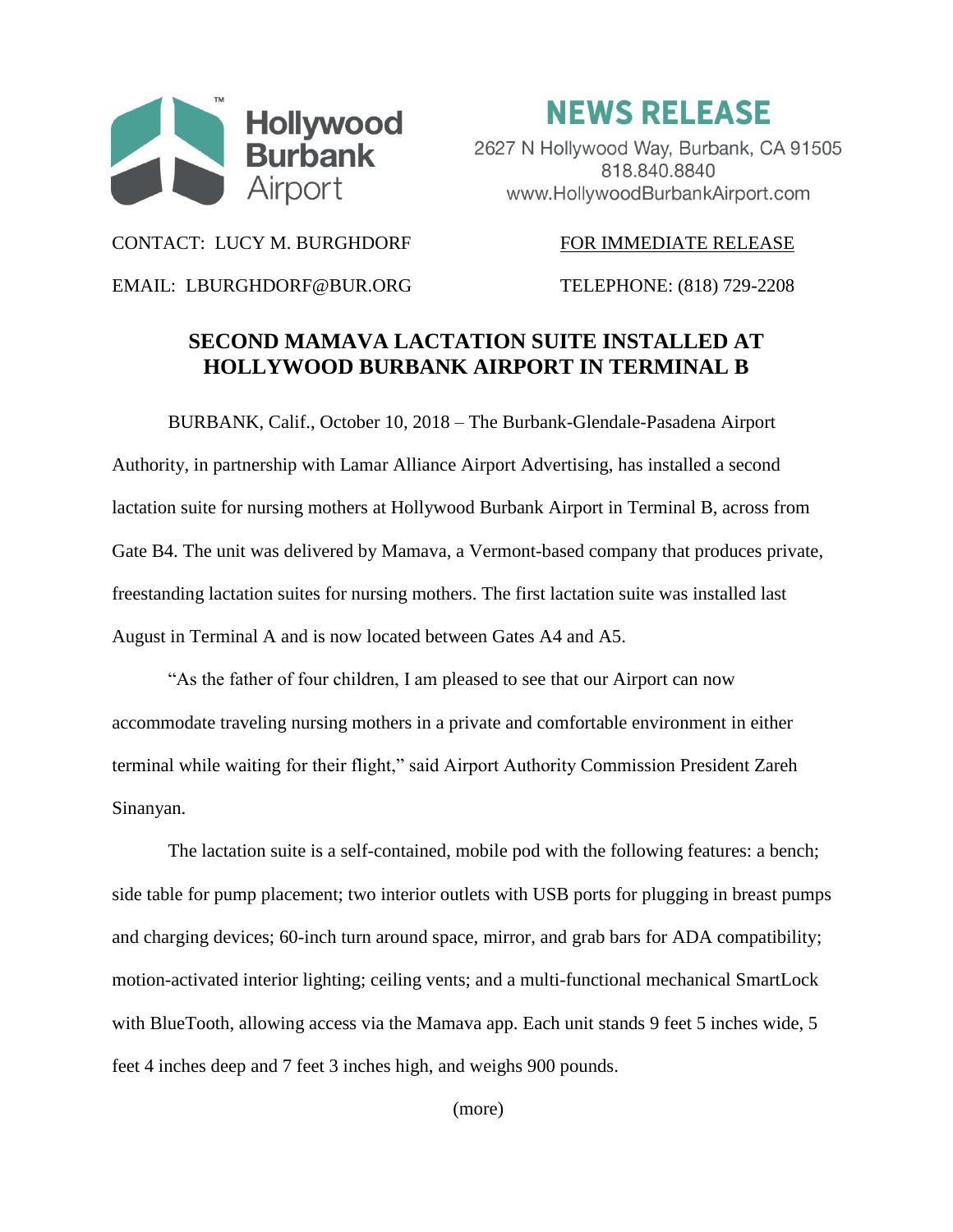

**Terminal B, across from Gate B4**



**Terminal A, between Gates A4 and A5**